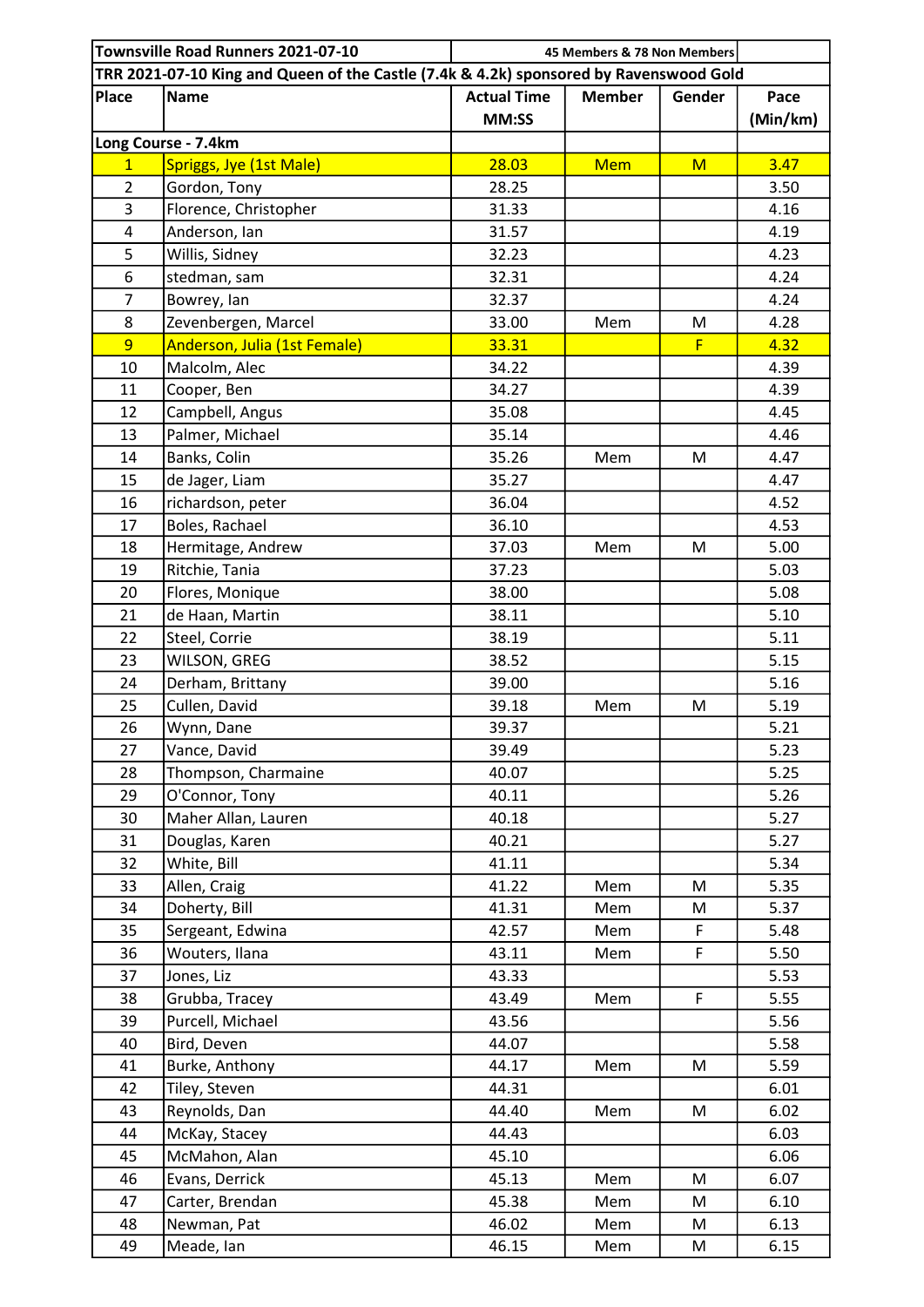| Townsville Road Runners 2021-07-10<br>45 Members & 78 Non Members                      |                               |                    |               |        |          |
|----------------------------------------------------------------------------------------|-------------------------------|--------------------|---------------|--------|----------|
| TRR 2021-07-10 King and Queen of the Castle (7.4k & 4.2k) sponsored by Ravenswood Gold |                               |                    |               |        |          |
| Place                                                                                  | <b>Name</b>                   | <b>Actual Time</b> | <b>Member</b> | Gender | Pace     |
|                                                                                        |                               | MM:SS              |               |        | (Min/km) |
| 50                                                                                     | Morgan, Emma                  | 46.18              |               |        | 6.15     |
| 51                                                                                     | Middleton, David              | 46.34              |               |        | 6.18     |
| 52                                                                                     | Onslow, Ashley                | 46.50              |               |        | 6.20     |
| 53                                                                                     | Russell, Kirsten              | 47.00              | Mem           | F      | 6.21     |
| 54                                                                                     | Matheson, Rebecca             | 47.23              |               |        | 6.24     |
| 55                                                                                     | Ellershaw, Robert             | 47.40              | Mem           | M      | 6.26     |
| 56                                                                                     | Baimes, Alex                  | 47.56              |               |        | 6.29     |
| 57                                                                                     | Mayhew, Susan                 | 48.00              | Mem           | F      | 6.29     |
| 58                                                                                     | Harris, Jody                  | 48.16              |               |        | 6.31     |
| 59                                                                                     | Hosking, Laurence             | 48.37              |               |        | 6.34     |
| 60                                                                                     | Colvin, Alison                | 48.46              |               |        | 6.35     |
| 61                                                                                     | Frazer, Ian                   | 48.50              |               |        | 6.36     |
| 62                                                                                     | MILLARD, BERNIE               | 48.55              |               |        | 6.37     |
| 63                                                                                     | Smith, Renee                  | 48.59              |               |        | 6.37     |
| 64                                                                                     | Wharton, David                | 49.00              | Mem           | M      | 6.37     |
| 65                                                                                     | Banks, Lisa                   | 49.16              | Mem           | F      | 6.39     |
| 66                                                                                     | Bradley, Fraser               | 49.30              | Mem           | M      | 6.41     |
| 67                                                                                     | Hunter, Matthew               | 49.55              | Mem           | М      | 6.45     |
| 68                                                                                     | Tirendi, Francesco            | 51.06              | Mem           | M      | 6.54     |
| 69                                                                                     | Labuschagne, Rosemarie        | 51.16              | Mem           | F      | 6.56     |
| 70                                                                                     | Patterson, Bailey             | 51.16              |               |        | 6.56     |
| 71                                                                                     | Mulcahy, Owen                 | 51.48              |               |        | 7.00     |
| 72                                                                                     | Marrinan, Isa                 | 52.08              |               |        | 7.03     |
| 73                                                                                     | Burke, Veronica               | 53.19              |               |        | 7.12     |
| 74                                                                                     | Elliss, Samuel                | 53.27              |               |        | 7.13     |
| 75                                                                                     | Stevenson, Kiyoko             | 53.56              |               |        | 7.17     |
| 76                                                                                     | Labuschagne, Celeste          | 55.48              | Mem           | F      | 7.32     |
| 77                                                                                     | Sense, Meg                    | 56.34              | Mem           | F      | 7.39     |
| 78                                                                                     | Clayton, Sarah                | 56.35              |               |        | 7.39     |
| 79                                                                                     | Pain, Tilley                  | 56.55              | Mem           | F      | 7.41     |
| 80                                                                                     | Donovan (nee Foster), Bridget | 57.00              |               |        | 7.42     |
| 81                                                                                     | James, Helene                 | 57.07              |               |        | 7.43     |
| 82                                                                                     | Stanton, Geoff                | 57.12              | Mem           | M      | 7.44     |
| 83                                                                                     | de Jager, Frieda              | 57.50              |               |        | 7.49     |
| 84                                                                                     | Cox, Sherry                   | 58.01              | Mem           | F      | 7.50     |
| 85                                                                                     | Doherty, Sue                  | 58.06              | Mem           | F      | 7.51     |
| 86                                                                                     | Eriksen, Dale                 | 58.12              | Mem           | F      | 7.52     |
| 87                                                                                     | Beil, Lyndie                  | 59.11              |               |        | 8.00     |
| 88                                                                                     | Donoghue, Mary                | 59.45              | Mem           | F      | 8.04     |
| 89                                                                                     | Stewart, Vijaya               | 1.01.20            |               |        | 8.17     |
| 90                                                                                     | Jaycock, Russell              | 1.02.52            |               |        | 8.30     |
| 91                                                                                     | McNabb, William               | 1.02.55            | Mem           | M      | 8.30     |
| 92                                                                                     | Archer, Michael               | 1.07.31            |               |        | 9.07     |
| 93                                                                                     | Nelliman-Adams, Tristan       | 1.07.32            |               |        | 9.08     |
| 94                                                                                     | Gatis, Kay                    | 1.08.33            |               |        | 9.16     |
| 95                                                                                     | Davies, Judy                  | 1.16.55            | Mem           | F      | 10.24    |
| 96                                                                                     | O'Connor, Theresa             | 1.16.56            |               |        | 10.24    |
| 97                                                                                     | Neimanis, Kathleen            | 1.17.48            |               |        | 10.31    |
| 98                                                                                     | Kelso, Sylvia                 | 1.17.51            | Mem           | F      | 10.31    |
| 99                                                                                     | Neimanis, Peter               | 1.18.05            |               |        | 10.33    |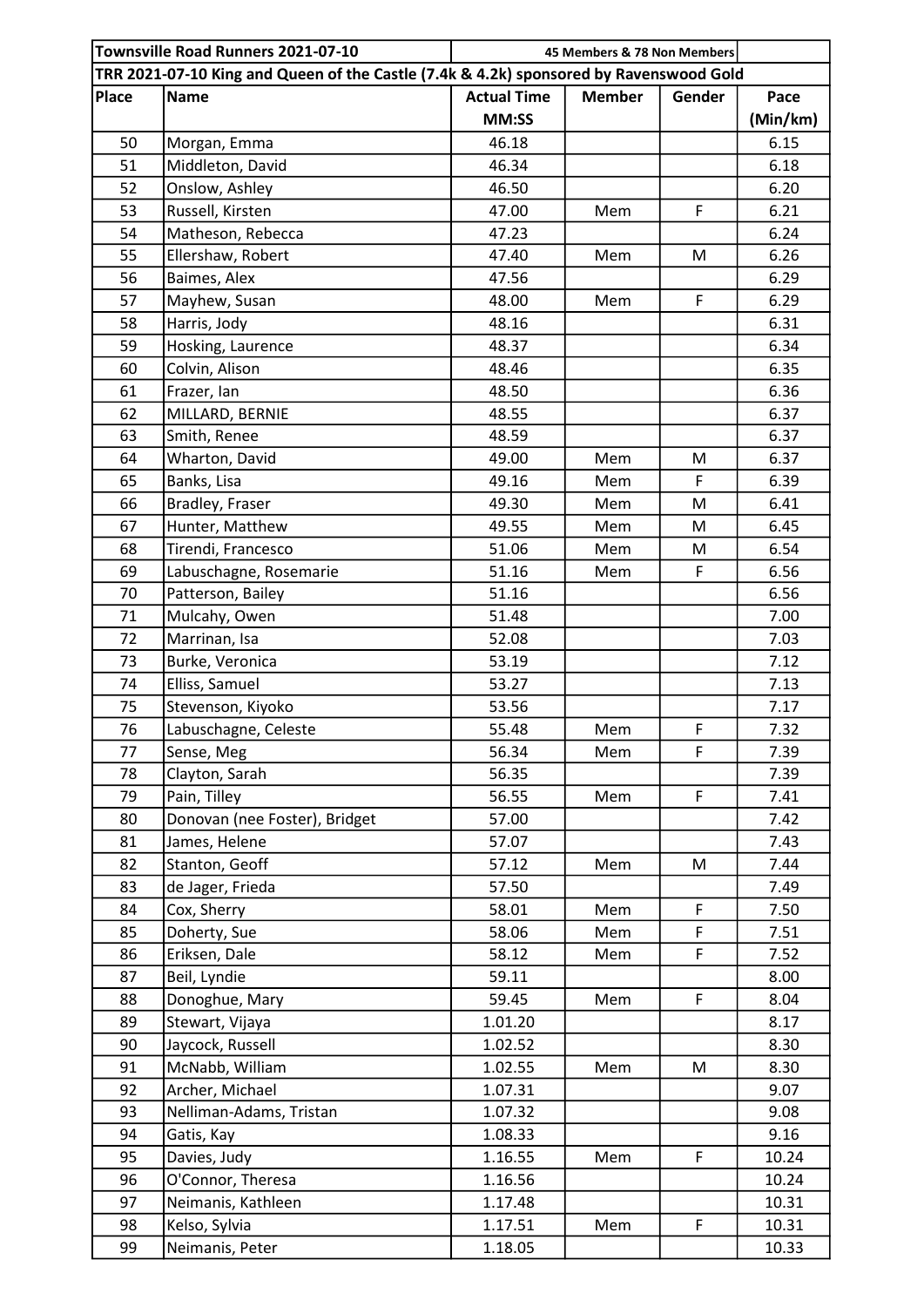| Townsville Road Runners 2021-07-10                                                     |                        | 45 Members & 78 Non Members |               |        |          |
|----------------------------------------------------------------------------------------|------------------------|-----------------------------|---------------|--------|----------|
| TRR 2021-07-10 King and Queen of the Castle (7.4k & 4.2k) sponsored by Ravenswood Gold |                        |                             |               |        |          |
| Place                                                                                  | <b>Name</b>            | <b>Actual Time</b>          | <b>Member</b> | Gender | Pace     |
|                                                                                        |                        | <b>MM:SS</b>                |               |        | (Min/km) |
| 100                                                                                    | Brown, Jenny           | 1.20.15                     |               |        | 10.51    |
| 101                                                                                    | Zevenbergen, Miles     | 1.23.11                     |               |        | 11.14    |
| 102                                                                                    | Beck, Betty            | 1.23.12                     |               |        | 11.15    |
| 103                                                                                    | Leitch, Campbell       | 1.26.13                     | Mem           | M      | 11.39    |
| 104                                                                                    | Part, Bert             | 1.26.50                     |               |        | 11.44    |
| 105                                                                                    | Zevenbergen, Christina | 1.27.12                     | Mem           | F      | 11.47    |
| 106                                                                                    | Hope, Helen            | 1.27.13                     |               |        | 11.47    |
| 107                                                                                    | Ryan, Tom              | 1.28.36                     |               |        | 11.58    |
| 108                                                                                    | James, Bob             | 1.34.32                     | Mem           | М      | 12.46    |
| 109                                                                                    | Davis, Linda           | 1.42.33                     |               |        | 13.51    |
| 110                                                                                    | Joyce, Melissa         | 1.42.33                     |               |        | 13.51    |
| 111                                                                                    | Johnson, Lia           | 1.42.34                     | Mem           | F      | 13.52    |
| 112                                                                                    | Donoghue, Mike         | 1.42.34                     | Mem           | M      | 13.52    |
|                                                                                        |                        |                             |               |        |          |